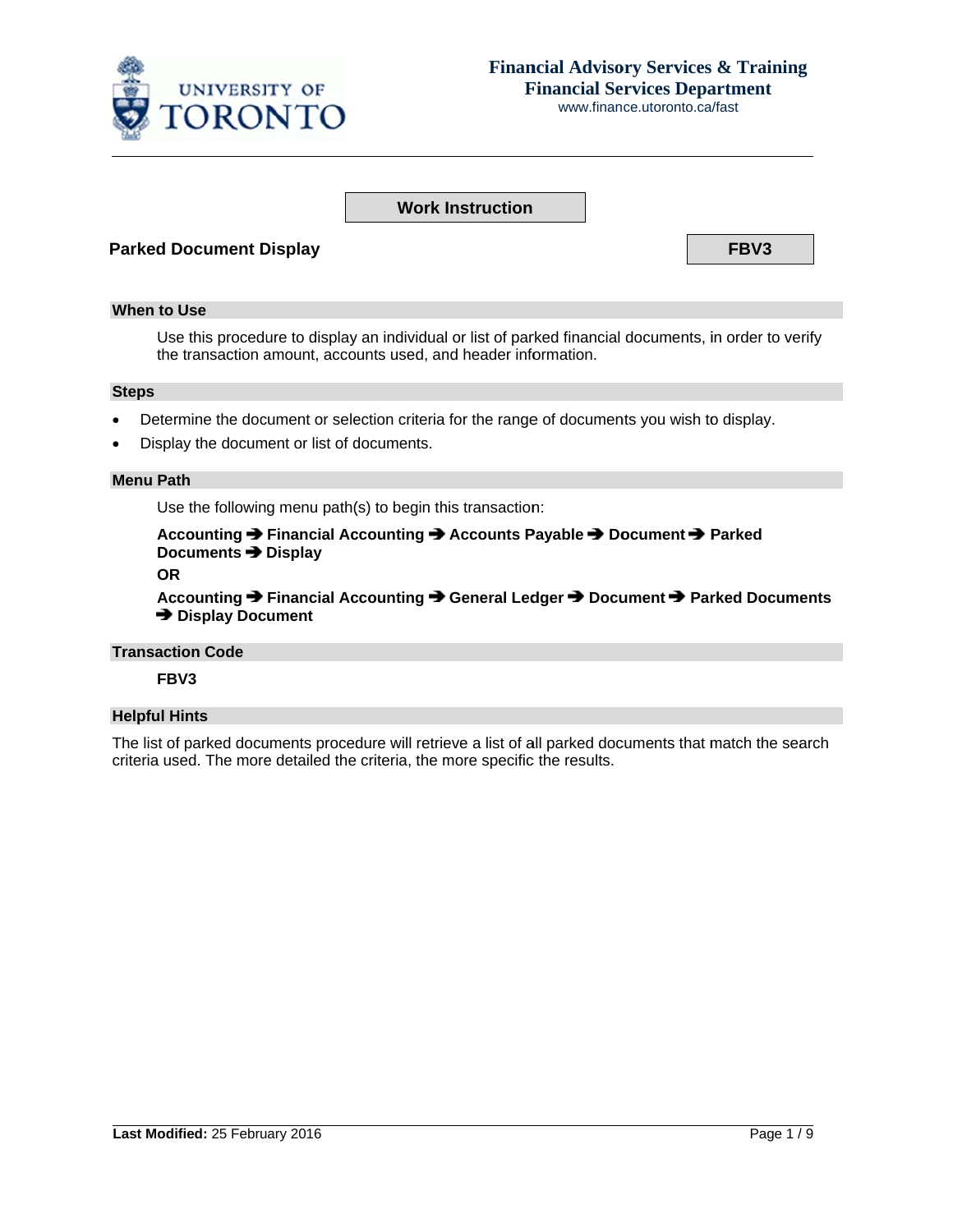

## **Financial Advisory Services & Training Financial Services Department** www.finance.utoronto.ca/fast

## **Detailed Procedure**

 $1.$ Start the transaction using the menu path or transaction code.

# **SAP Easy Access University of Toronto Menu**

| <b>IG</b><br>Menu Edit Favorites Extras System Help                                                                                                                                                                                                                                                                                                                                                                                                                                                                                                                                                                                                                                                                                                                                                                                                                                                                                                                                                                                                                                                                                                                                                                                                                                                                                                                                                                                                                                                                                                | 日回回 |
|----------------------------------------------------------------------------------------------------------------------------------------------------------------------------------------------------------------------------------------------------------------------------------------------------------------------------------------------------------------------------------------------------------------------------------------------------------------------------------------------------------------------------------------------------------------------------------------------------------------------------------------------------------------------------------------------------------------------------------------------------------------------------------------------------------------------------------------------------------------------------------------------------------------------------------------------------------------------------------------------------------------------------------------------------------------------------------------------------------------------------------------------------------------------------------------------------------------------------------------------------------------------------------------------------------------------------------------------------------------------------------------------------------------------------------------------------------------------------------------------------------------------------------------------------|-----|
| ø                                                                                                                                                                                                                                                                                                                                                                                                                                                                                                                                                                                                                                                                                                                                                                                                                                                                                                                                                                                                                                                                                                                                                                                                                                                                                                                                                                                                                                                                                                                                                  |     |
| <b>SAP Easy Access University of Toronto Menu</b>                                                                                                                                                                                                                                                                                                                                                                                                                                                                                                                                                                                                                                                                                                                                                                                                                                                                                                                                                                                                                                                                                                                                                                                                                                                                                                                                                                                                                                                                                                  |     |
|                                                                                                                                                                                                                                                                                                                                                                                                                                                                                                                                                                                                                                                                                                                                                                                                                                                                                                                                                                                                                                                                                                                                                                                                                                                                                                                                                                                                                                                                                                                                                    |     |
| C G Favorites<br>$\frac{1}{\pi}$<br>$D$ $\Box$ Create Internal Orders<br>D C NOPO<br>$\triangleright$ $\Box$ Course Registrations<br>D Eunded Research Digest - FRD (Research)<br>2HJR_ZHJR015 - HR: Payroll Reservation Overdrafts Report<br>C SAP menu<br>$D$ $O$ office<br>$D$ $\Box$ Logistics<br>$\heartsuit$ $\bigcirc$ Accounting<br><sup>T</sup> C Financial Accounting<br>$\triangleright$ $\Box$ General Ledger<br>D Accounts Receivable<br><sup>co</sup> <a>Accounts payable<br/><math>D</math> <math>D</math> Document entry<br/>Document<br/>P FB02 - Change<br/>P FB09 - Change Ine items<br/>C FB03 - Display<br/>C FB04 - Display changes<br/>P FBRA - Reset cleared items<br/><math>D</math> <math>Q</math> Reverse<br/>Parked Documents<br/>P FBV0 - Post/delete<br/>P FV60 - One-Screen Transaction for Posting/Deleting<br/>P FBV2 - Change<br/>C FV60 - One-Screen Transaction for Changes<br/>C FBV3 - Display<br/>P FBV4 - Change header<br/>P FBV5 - Display Changes<br/>P FBV6 - Reject<br/><math>D</math> <math>\Omega</math> Reference documents<br/>D Cross-CC transaction<br/><math>D</math> <math>C</math> Account<br/>D Master records<br/>D Periodic Processing<br/><math>D</math> <math>\Box</math> Withholding Tax<br/>D Information System<br/><math>D</math> <math>D</math> Environment<br/><math>D</math> <math>D</math> Banks<br/><math>\triangleright</math> <math>\Box</math> Controlling<br/>D Enterprise Controlling<br/>D Eunds Management<br/><b>D</b> Human Resources<br/>Development Info System</a> |     |
| D Research Info System<br>٠<br>$\triangleright$ $\Box$ Telecommunications Info System<br>$\overline{\phantom{0}}$<br>T. Cline, Cabos Duball                                                                                                                                                                                                                                                                                                                                                                                                                                                                                                                                                                                                                                                                                                                                                                                                                                                                                                                                                                                                                                                                                                                                                                                                                                                                                                                                                                                                        |     |

Double-click PFBV3 - Display Parked Document  $2.$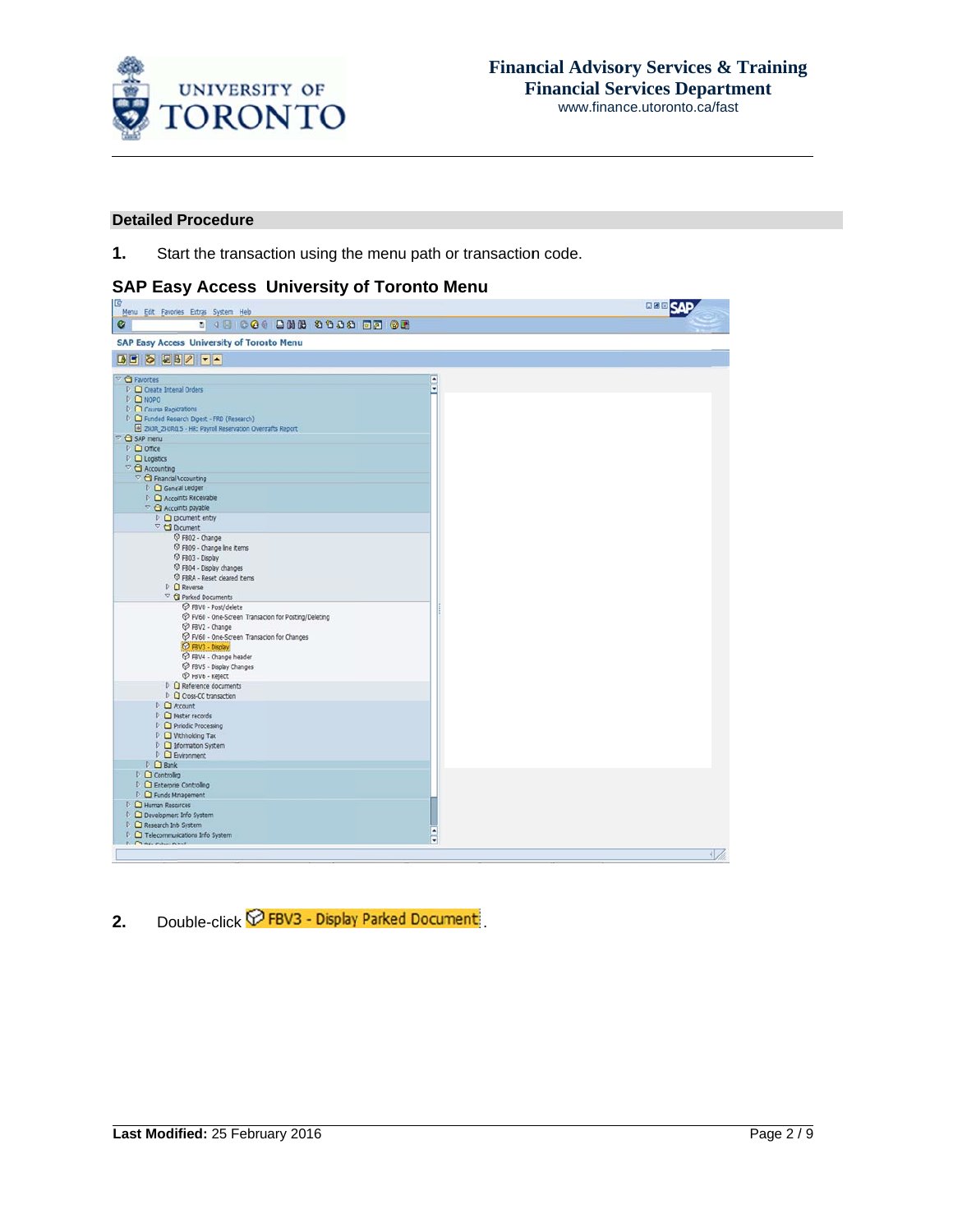

# **Display Parked Doc cument: Init tial Screen**

| F,<br>Document Edit Goto System Help           | <b>EBB</b> SAP |
|------------------------------------------------|----------------|
| <b>DO DE COO DE STOO DE OG</b><br>$\bullet$    |                |
| <b>Display Parked Document: Initial Screen</b> |                |
| Document list 2 Editing Options                |                |
|                                                |                |
|                                                |                |
| Key for Parking                                |                |
| UOFT<br>Company Code                           |                |
| Doc. Number                                    |                |
| <b>Fiscal Year</b>                             |                |
|                                                |                |
|                                                |                |
|                                                |                |
|                                                |                |
|                                                |                |
|                                                |                |
|                                                |                |
|                                                |                |
|                                                |                |
|                                                |                |
|                                                |                |
|                                                |                |
|                                                |                |
|                                                |                |
|                                                |                |
|                                                |                |
|                                                |                |
|                                                |                |
|                                                |                |
|                                                |                |
|                                                |                |
|                                                |                |
|                                                |                |
|                                                |                |
|                                                |                |
|                                                |                |
|                                                |                |
|                                                | $\sqrt{2}$     |
|                                                |                |

## **3.** Display Options:

| If You Want To              | <b>Go To</b> |
|-----------------------------|--------------|
| Display a single document.  | Step 4       |
| Display a list of documents | Step 5       |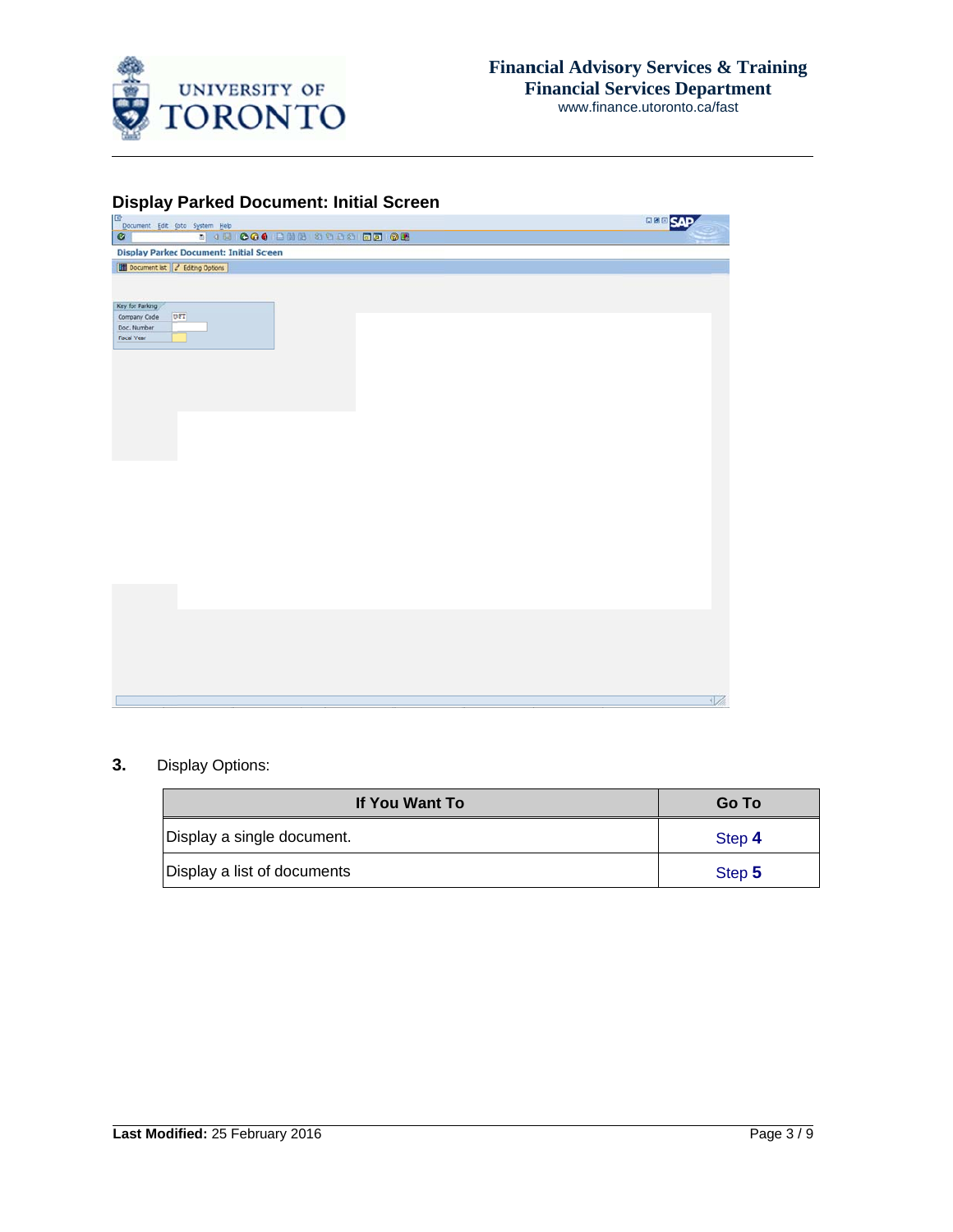

# **Display a Single Document**

Complete the following as required: 4.

| <b>Field Name</b>   | <b>Required/Optional/</b><br><b>Conditional</b> | <b>Description</b>                                                                                                                                                                                                                                                                            |
|---------------------|-------------------------------------------------|-----------------------------------------------------------------------------------------------------------------------------------------------------------------------------------------------------------------------------------------------------------------------------------------------|
| <b>Company Code</b> | Required                                        | Defaults to UofT. Change only if required.                                                                                                                                                                                                                                                    |
| Doc. Number         | Required                                        | AMS assigned number.                                                                                                                                                                                                                                                                          |
| <b>Fiscal Year</b>  | Optional                                        | The UofT fiscal year is May 1st to April 30th and<br>the Year is coded as follows: Year = the "annual"<br>year in effect at April 30th (i.e. May 1st, 2011 to<br>April 30th, 2012 is identified as "2012" fiscal<br>year).<br>Leave blank to allow the system to<br>retrieve the fiscal year. |

Click io proceed to the Display Parked Document screen.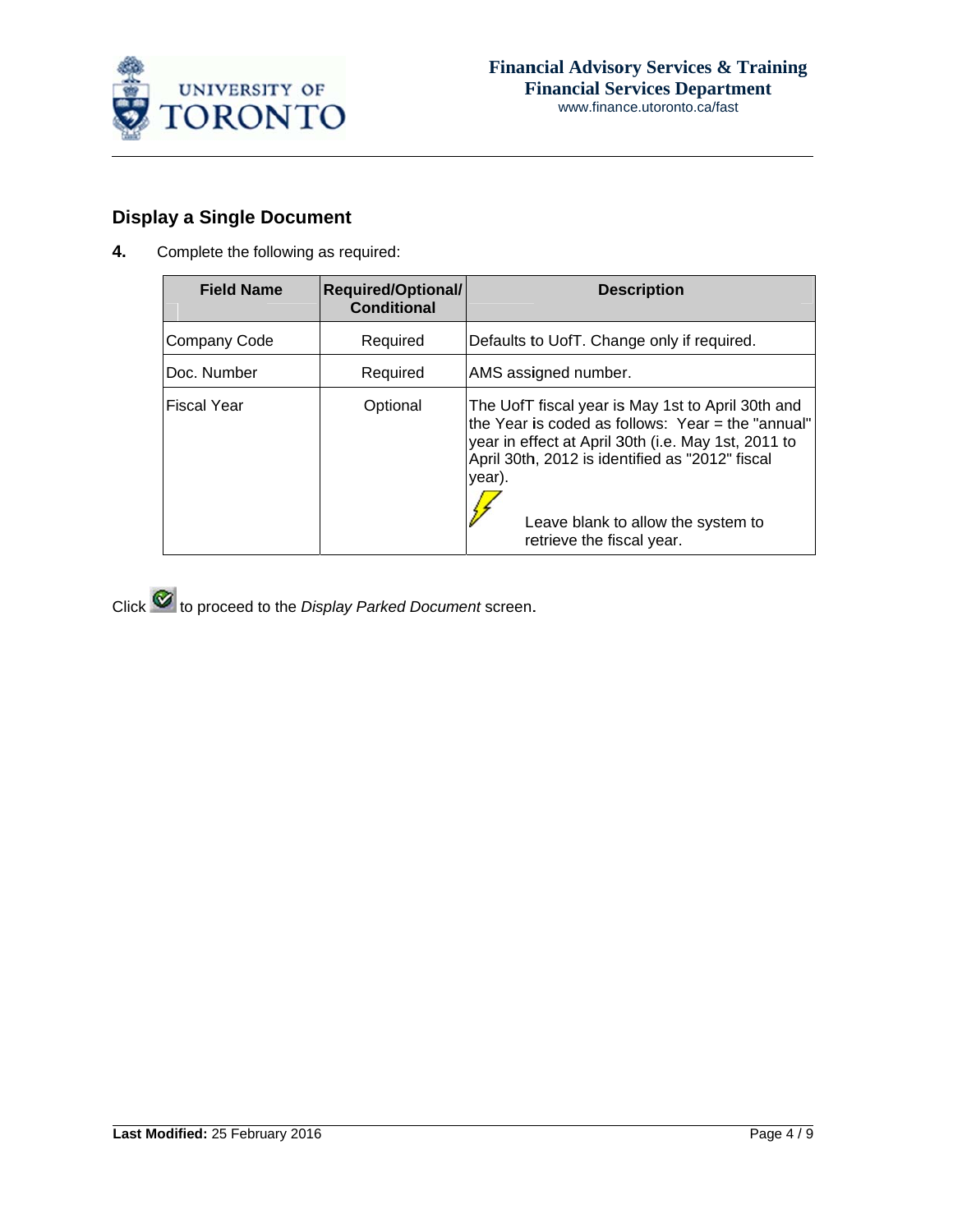

# **Display Parked Vendor Invoice**

|                      | Document Edit Soto Extras Settings Environment System Help                |                                          |                                     |                              |                                            |  | <b>ERESAP</b> |
|----------------------|---------------------------------------------------------------------------|------------------------------------------|-------------------------------------|------------------------------|--------------------------------------------|--|---------------|
| ø                    |                                                                           |                                          |                                     | <b>DO O O O DE STATED OF</b> |                                            |  |               |
|                      | <b>Will Display Parked Vendor Invoice 1903118995 UOFT 2013</b>            |                                          |                                     |                              |                                            |  |               |
|                      | <b>B</b> Tree on <b><i>O</i></b> Dicument <b><i>O</i></b> Editing options |                                          |                                     |                              |                                            |  |               |
| Transactn            | Invoice                                                                   | a.                                       |                                     | 84. 0.00                     | $\infty$                                   |  |               |
| <b>Basic data</b>    | Payment Details                                                           | Worldfow V                               | Tax Notes                           |                              |                                            |  |               |
|                      |                                                                           |                                          |                                     | <b>Vendor</b>                |                                            |  |               |
| Vendor               | 115990                                                                    | SGL Ind                                  |                                     | Address                      |                                            |  |               |
| Invoice date         | (3.05.2012)                                                               | 12345<br>Reference.                      |                                     | Scisense Inc.                |                                            |  |               |
| Posting Date         | (3.05.2012)                                                               | $ 1\rangle$<br>Period                    |                                     | 3397 White Oak Road, Unit 3  |                                            |  |               |
| Document Type        | <b>DI:A/P Vendor in D</b>                                                 | DocumentNo 1903118995                    |                                     | London ON N6E 3A1            |                                            |  |               |
| Amount               | 100.00                                                                    | CAD                                      | <b>Z</b> Calculate tax              |                              |                                            |  |               |
|                      |                                                                           |                                          | 面                                   | □ 519-680-7677               | 圖                                          |  |               |
| Text                 | FAST, 12345 Parked Document                                               |                                          |                                     |                              |                                            |  |               |
| Paymt terms          | 35 Days net                                                               |                                          |                                     |                              | <b>III</b> OIS                             |  |               |
| <b>Baseline Date</b> | (3.05.2012                                                                |                                          |                                     |                              |                                            |  |               |
| Company Code         | <b>UOFT University of Toronto</b>                                         |                                          |                                     |                              |                                            |  |               |
| Lot No.              |                                                                           |                                          |                                     |                              |                                            |  |               |
|                      |                                                                           | Debit D<br>Debit 0<br>Debit @            | 0.00 UOFI<br>0.00 DOFT<br>0.00 UOFT |                              |                                            |  |               |
|                      |                                                                           | Debit <sup>1</sup><br>Debit <sup>1</sup> | 0.00 DOFT<br>0.00 UOFT              |                              |                                            |  |               |
|                      |                                                                           | Debit 1<br>Debit <sup>1</sup>            | 0.00 UOFT<br>0.00 <b>COFT</b>       |                              |                                            |  |               |
|                      |                                                                           | Debit <sup>1</sup>                       | 0.00 UOFI                           |                              | ◾                                          |  |               |
|                      |                                                                           | Debit 0                                  | 0.00 UOFT<br>$\left  \cdot \right $ |                              | $\overline{\phantom{0}}$<br>$\overline{4}$ |  |               |

To perform Common Parked Document Functions go to step 9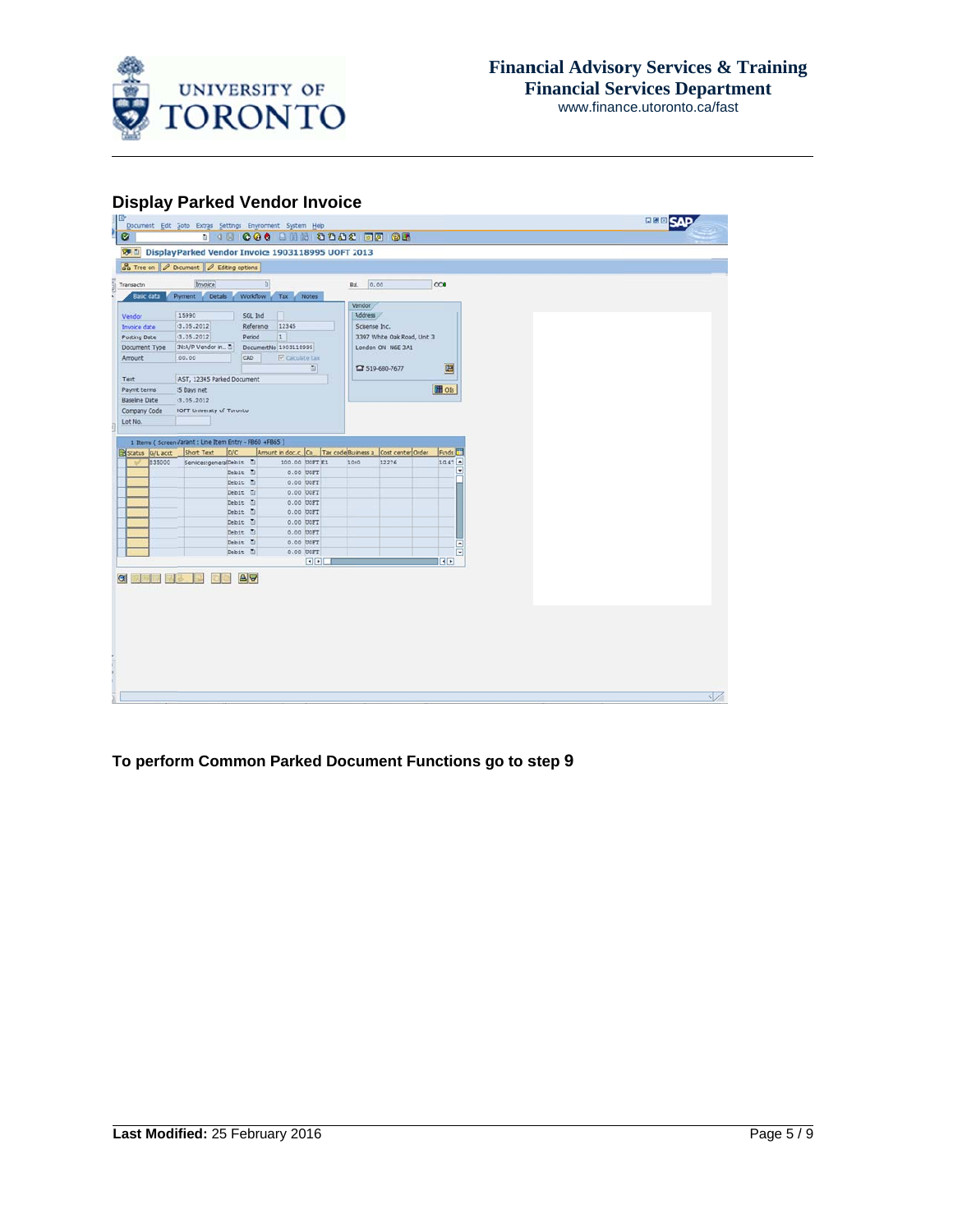

# **Display a List of Parked Documents**

Click Document list  $5.$ 

# **List of Parked Documents**

| Program Edit Goto System Help   |                 |               |                                                            | <b>DBB SAP</b> |
|---------------------------------|-----------------|---------------|------------------------------------------------------------|----------------|
| ø                               |                 |               |                                                            |                |
| <b>List of Parked Documents</b> |                 |               |                                                            |                |
| O 81                            |                 |               |                                                            |                |
| Company code                    | UOT(2)          | $\mathsf{to}$ |                                                            |                |
| Document number                 |                 | to            |                                                            |                |
| Fiscal year                     | 2013            | to            | $\frac{\theta}{\theta}$                                    |                |
| General Selections              |                 |               |                                                            |                |
| Posting date                    |                 | to            |                                                            |                |
| Document date                   |                 | to            |                                                            |                |
| Document type                   |                 | to            |                                                            |                |
| Reference                       |                 | to            |                                                            |                |
| Document header text            |                 | to            |                                                            |                |
| Entered by                      | <b>HARRIDAV</b> | to            | $\begin{array}{c c c c c c c c c} \hline c&c&c\end{array}$ |                |
|                                 |                 |               |                                                            |                |
| Processing Status               |                 |               |                                                            |                |
| Enter release                   |                 | to            |                                                            |                |
| Complete                        |                 | to:           | $\frac{\partial}{\partial \theta}$                         |                |
| Released                        |                 | to            |                                                            |                |
|                                 |                 |               |                                                            |                |
|                                 |                 |               |                                                            |                |
|                                 |                 |               |                                                            |                |
|                                 |                 |               |                                                            |                |
|                                 |                 |               |                                                            |                |
|                                 |                 |               |                                                            | $\sqrt{2}$     |



For a selection screen variant, click **b** to choose an existing variant.



Reference Guide: Screen Variants: http://finance.utoronto.ca/wp-content/uploads/2015/11/Variantasset.pdf.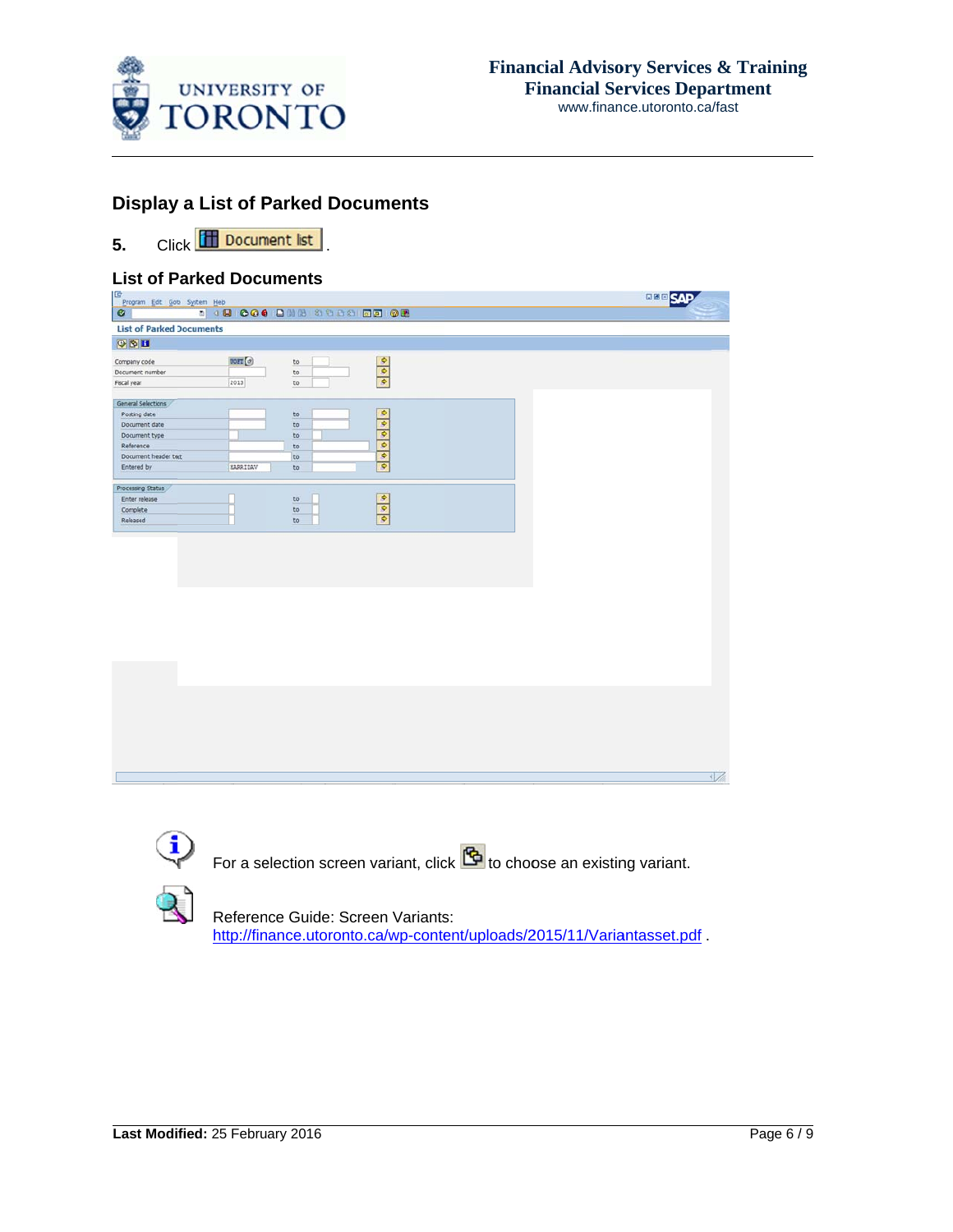

| <b>Field Name</b>       | <b>Required/Optional/</b><br><b>Conditional</b> | <b>Description</b>                                                                                                                                                                                                         |  |
|-------------------------|-------------------------------------------------|----------------------------------------------------------------------------------------------------------------------------------------------------------------------------------------------------------------------------|--|
| Company code            | Required                                        | Defaults to UofT. Change only if required.                                                                                                                                                                                 |  |
| Document number         | Optional                                        | AMS assigned number.                                                                                                                                                                                                       |  |
| <b>Fiscal year</b>      | Optional                                        | The UofT fiscal year is May 1st to April 30th and<br>the Year is coded as follows: Year = the "annual"<br>year in effect at April 30th (i.e. May 1st, 2011 to<br>April 30th, 2012 is identified as "2012" fiscal<br>year). |  |
| Posting date            | Optional                                        | Date the financial transaction is recorded.                                                                                                                                                                                |  |
| Document date           | Optional                                        | Document creation date or Customer/Supplier<br>date.                                                                                                                                                                       |  |
| Document type           | Optional                                        | Document transaction indicator. It determines the<br>document number ranges. More information on<br>the document types and what they mean, see:<br>http://finance.utoronto.ca/faqs/procntl-entries-<br>and-document-types/ |  |
| Reference               | Optional                                        | Used to refer to source document or transaction<br>description.                                                                                                                                                            |  |
| Document header<br>text | Optional                                        | Description of transaction.                                                                                                                                                                                                |  |
| Entered by              | Optional                                        | AMS USERID.<br>Userid of person that parked the<br>document.                                                                                                                                                               |  |

#### 6. Ensure that at least one field from the General Selections section is entered for the search:



The more detailed the criteria, the more specific the results.

7. Click  $\bigoplus$  to retrieve the Document List.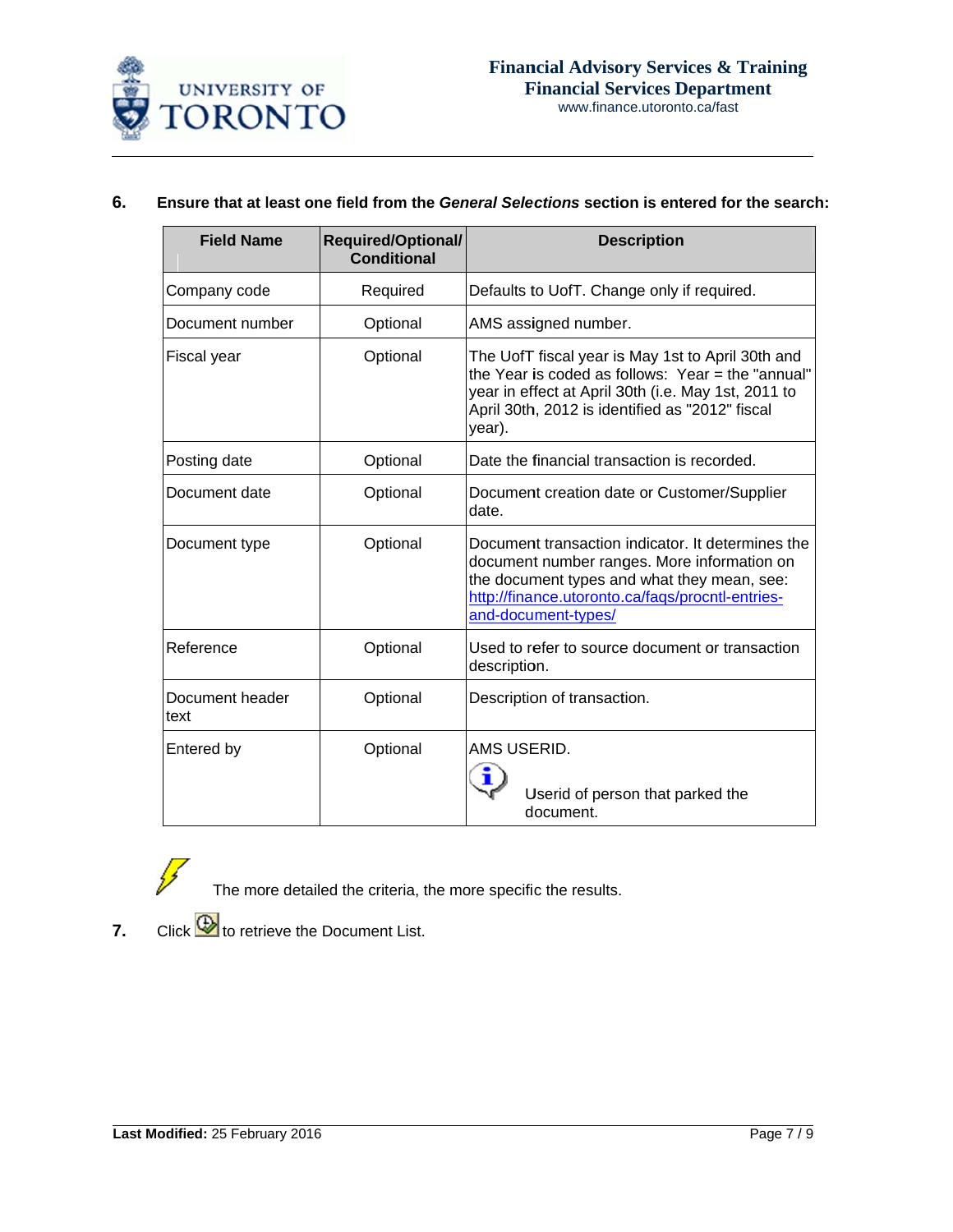

# **Display Parked Documents: List**

| i Le<br>List Edit Goto Settings System Help                                                           | <b>ERE</b> SAP |
|-------------------------------------------------------------------------------------------------------|----------------|
| $\bullet$                                                                                             |                |
| <b>Display Parked Documents: List</b>                                                                 |                |
| <b>CECAY DVADHED B</b>                                                                                |                |
| Fiscal Year Reference<br>St. SCCd CoCode Document Number Doc. Date<br>Posting Date Entered on<br>User |                |
| 2013 12345<br>UOFT UOFT<br>1000984432<br>01.05.2012<br>01.05.2012 01.05.2012<br><b>HARRIDAV</b>       |                |
| UOFT UOFT 1903118995<br>2013 12345<br>03.05.2012<br>03.05.2012 03.05.2012<br>HARRIDAV                 |                |
|                                                                                                       |                |
|                                                                                                       |                |
|                                                                                                       |                |
|                                                                                                       |                |
|                                                                                                       |                |
|                                                                                                       |                |
|                                                                                                       |                |
|                                                                                                       |                |
|                                                                                                       |                |
|                                                                                                       |                |
|                                                                                                       |                |
|                                                                                                       |                |
|                                                                                                       |                |
|                                                                                                       |                |
|                                                                                                       |                |
|                                                                                                       |                |
|                                                                                                       |                |
|                                                                                                       |                |
|                                                                                                       |                |
|                                                                                                       |                |
|                                                                                                       |                |
|                                                                                                       |                |
|                                                                                                       |                |
|                                                                                                       |                |
|                                                                                                       |                |
|                                                                                                       |                |
|                                                                                                       |                |
|                                                                                                       |                |
|                                                                                                       |                |
|                                                                                                       |                |
| 2 tems displayed                                                                                      | $\sqrt{2}$     |

8. To display a single document, double click the document number.